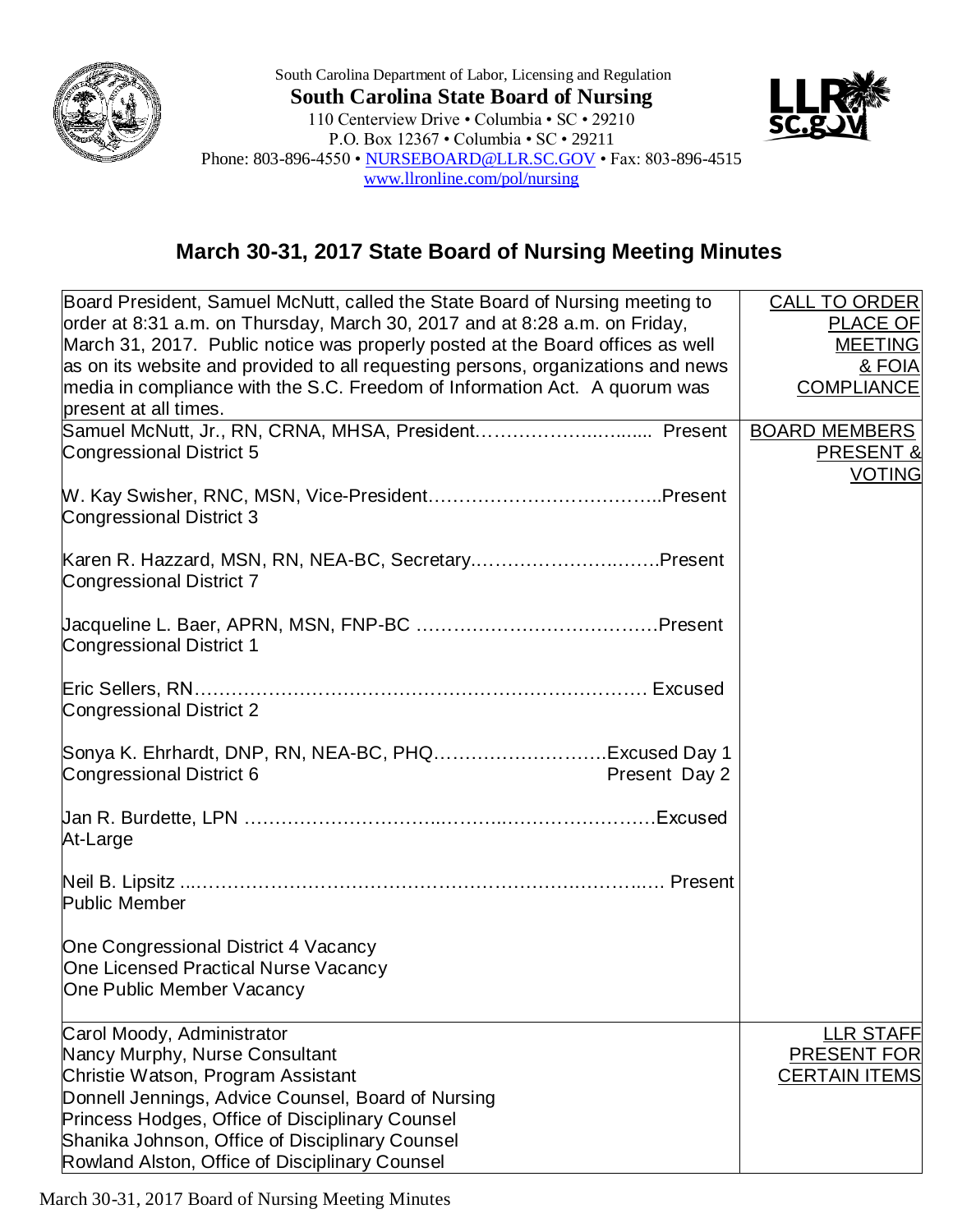| Eric Sellers and Jan Burdette were excused for both meeting days. Sonya<br>Ehrhardt was excused for Thursday's meeting.                                                                                                                                                                                                                                                                                | <b>EXCUSED</b><br><b>ABSENCE</b>                                                                  |
|--------------------------------------------------------------------------------------------------------------------------------------------------------------------------------------------------------------------------------------------------------------------------------------------------------------------------------------------------------------------------------------------------------|---------------------------------------------------------------------------------------------------|
| A motion was made by Kay Swisher to accept the excused absences. The<br>motion was seconded by Karen Hazzard. The motion carried unanimously.                                                                                                                                                                                                                                                          |                                                                                                   |
|                                                                                                                                                                                                                                                                                                                                                                                                        | <b>MOTION</b>                                                                                     |
| The March 30-31, 2017 Board of Nursing Meeting regular agenda was presented<br>for the Board's review and approval.                                                                                                                                                                                                                                                                                    | APPROVAL OF<br><b>AGENDA</b>                                                                      |
| A motion was made by Neil Lipsitz to approve the March 30-31, 2017 Board of<br>Nursing meeting regular agenda. Kay Swisher seconded the motion. The motion<br>carried unanimously.                                                                                                                                                                                                                     | <b>MOTION</b>                                                                                     |
| The Consent Agenda for the March 30-31, 2017 Board of Nursing meeting was<br>presented for the Board's review and approval/acceptance as information.<br>a) For Acceptance: November 3, 2016 Board of Nursing<br>Nominations Committee Meeting Minutes<br>b) For Acceptance: July 14, 2016 Nursing Practice and Standards<br>Committee (NPSC) Meeting Minutes                                          | <b>APPROVAL OF</b><br><b>CONSENT</b><br><b>AGENDA</b>                                             |
| c) For Acceptance: July 26, 2016 Nursing Practice and Standards<br>(NPSC) Meeting Minutes<br>d) For Information: NCLEX RN and PN Summary Statistics for<br>2016<br>e) For Information: Schools with Deficient NCLEX Pass Rate for                                                                                                                                                                      |                                                                                                   |
| Test Year 2016<br>For Information: Telehealth Articles<br>f<br>January 18, 2017 Joint Committee for<br>g) For Acceptance:<br>Approval for APRN Exemption Requests Meeting Minutes<br>h) For Acceptance: December 21, 2016 Joint Committee for<br>Approval for APRN Exemption Requests Meeting Minutes<br>For Information: Budget<br>i)                                                                 |                                                                                                   |
| A motion was made by Karen Hazzard to approve the March 30-31, 2017 Board<br>of Nursing meeting Consent Agenda as presented. Neil Lipsitz seconded the<br>motion. The motion carried unanimously.                                                                                                                                                                                                      | <b>MOTION</b>                                                                                     |
| The January 26-27, 2017 Board of Nursing meeting minutes were presented for<br>the Board's review and approval.                                                                                                                                                                                                                                                                                        | APPROVAL OF<br><b>MINUTES</b>                                                                     |
| A motion was made by Kay Swisher to approve the January 26-27, 2017 Board<br>of Nursing meeting minutes as presented. Karen Hazzard seconded the motion.<br>The motion carried unanimously.                                                                                                                                                                                                            | <b>MOTION</b>                                                                                     |
| Pleas Faglie, Investigator for the Office of Investigations and Enforcement (OIE)<br>presented the Investigative Review Committee (IRC) Report with<br>recommendations from meetings held since the January 2017 Board meetings<br>(and in Mark Sanders, Chief Investigative Officer's absence). The Disciplinary<br>Sanctions Guideline Matrix is used by the IRC in making these<br>recommendations. | OFFICE OF<br><b>INVESTIGATIONS</b><br>AND<br><b>ENFORCEMENT</b><br>(OIE) CLOSED<br><b>SESSION</b> |
|                                                                                                                                                                                                                                                                                                                                                                                                        | <b>MOTION</b>                                                                                     |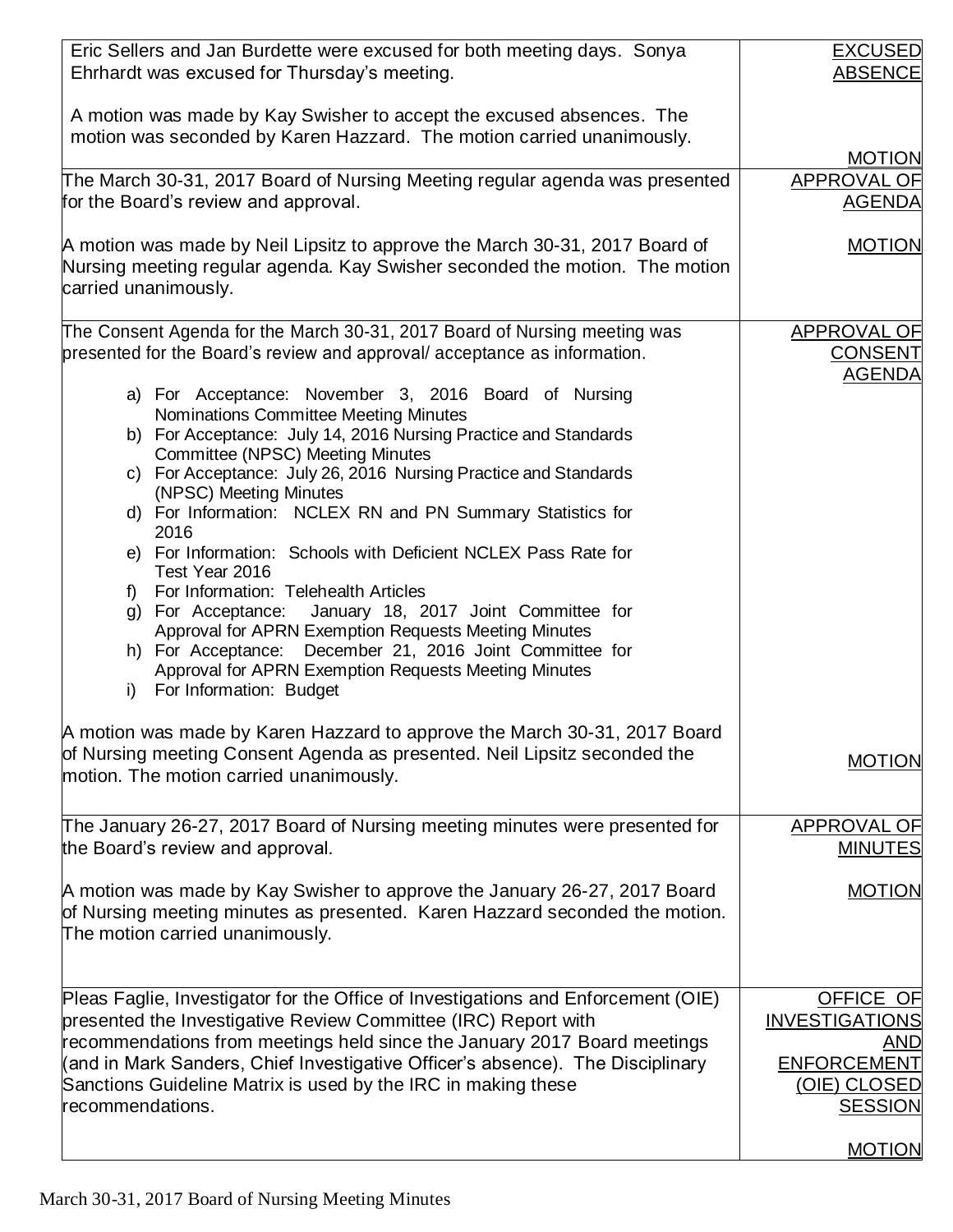| A motion was made by Kay Swisher to approve 20 cases for Dismissal as<br>recommended by the Investigative Review Committee (IRC). Neil Lipsitz<br>seconded the motion. The motion carried unanimously.                                                                                                                                                                                                                                                         |                                                                     |
|----------------------------------------------------------------------------------------------------------------------------------------------------------------------------------------------------------------------------------------------------------------------------------------------------------------------------------------------------------------------------------------------------------------------------------------------------------------|---------------------------------------------------------------------|
| A motion was made by Neil Lipsitz to approve 55 Formal Complaints as<br>recommended by the IRC. The motion was seconded by Karen Hazzard. The<br>motion carried unanimously.                                                                                                                                                                                                                                                                                   | <b>MOTION</b>                                                       |
| A motion was made by Karen Hazzard to approve 6 Letters of Caution as<br>recommended by the IRC. The motion was seconded by Neil Lipsitz. The<br>motion carried unanimously.                                                                                                                                                                                                                                                                                   | <b>MOTION</b>                                                       |
| Please Faglie, Investigator for the OIE then presented the OIE statistical report<br>for information.                                                                                                                                                                                                                                                                                                                                                          |                                                                     |
| Yvette Spees, Sheila Burke and Jennifer Yarnell presented an updated plan of<br>action in response to a citation for 2016 NCLEX Passing Rate Deficiency and to<br>request continued Associate Degree Nursing Program Full Approval. At the<br>conclusion of their presentation and brief Q&A, Kay Swisher made a motion to go<br>into executive session for purposes of legal counsel; Neil Lipsitz seconded the<br>motion and the motion carried unanimously. | <b>EDUCATION:</b><br><b>FORTIS COLLEGE</b><br><b>MOTION</b>         |
| Neil Lipsitz made a motion to come out of executive session and Kay Swisher<br>seconded the motion. The motion carried unanimously.                                                                                                                                                                                                                                                                                                                            | <b>MOTION</b>                                                       |
| Karen Hazzard made a motion to grant Conditional Approval for Fortis College<br>Associate Degree program for a period of two years and to return to the BON in<br>one year. Kay Swisher seconded the motion. The motion carried unanimously.                                                                                                                                                                                                                   | <b>MOTION</b>                                                       |
| The Nursing Practice and Standards Committee (NPSC) reviewed AO #1 and<br>recommended 'no changes' per Nancy Murphy. Kay Swisher made a motion to<br>approve and Neil Lipsitz seconded the motion. The motion carried<br>unanimously.                                                                                                                                                                                                                          | <b>PRACTICE -</b><br><b>ADVISORY</b><br><b>OPINIONS</b><br>(MOTION) |
| Nancy Murphy stated that the NPSC recommended changes and revisions to<br>AO #13, 15, 24, 35 and 49. The majority of changes are editorial in nature (eg.<br>correcting terminology, adding State Board of Nursing, etc). Karen Hazzard<br>made a motion to accept the proposed changes to ao #13, 15, 24, 35 and 49;<br>Neil Lipsitz seconded the motion. The motion carried unanimously.                                                                     | <b>MOTION</b>                                                       |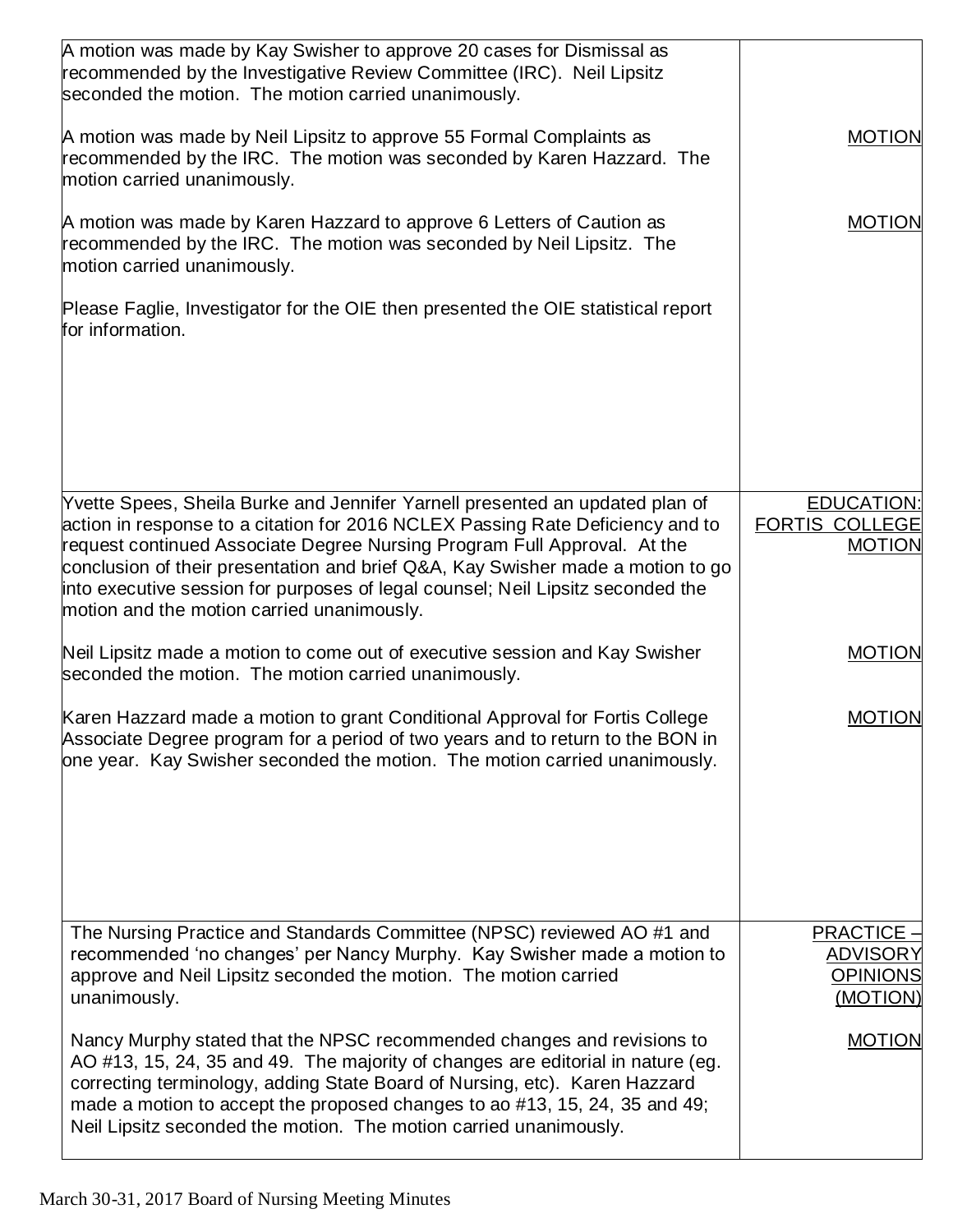| The last thing brought forward by the NPSC is the Advisory Opinion Supplement<br>for the LPN on the GI System which is very confusing. The committee is<br>recommending a reformatting of this grid to make it less confusing for licensees.<br>Karen Hazzard made a motion to accept the revised changes to the AO<br>Supplement for the LPN on the GI System; Kay Swisher seconded the motion<br>and the motion carried unanimously.                                                                                                                                                                                                                                                                                                                                                                                                                                                                                                                                                                                                                                 | <b>MOTION</b>                                                                                                                                 |
|------------------------------------------------------------------------------------------------------------------------------------------------------------------------------------------------------------------------------------------------------------------------------------------------------------------------------------------------------------------------------------------------------------------------------------------------------------------------------------------------------------------------------------------------------------------------------------------------------------------------------------------------------------------------------------------------------------------------------------------------------------------------------------------------------------------------------------------------------------------------------------------------------------------------------------------------------------------------------------------------------------------------------------------------------------------------|-----------------------------------------------------------------------------------------------------------------------------------------------|
| Deborah Hopla, Director of the FNP Program at Francis Marion met with the<br>BON to clarify the Board's 2010 motion specific to the course work required for<br>granting APRN's prescriptive authority (as a grade in the course was never<br>specified and per Maureen Cahill from the National Council of State Boards of<br>Nursing, they are not aware of any Board across the United States 'regulating'<br>APRN grades). Maintaining a cumulative GPA of a 3.0 or greater (not course<br>specific grades) is the basis Francis Marion (and other academic institutions in<br>the state) use to grant a licensee an advanced degree (as long as they are<br>meeting the academic institution's criteria that is required for graduation from an<br>accredited program). Ms Hopla further explained that the cornerstone of an<br>APRN program revolves around the 3 P's (Physical assessment, Advanced<br>Pathophysiology, and Advanced Pharmacology). Karen Hazzard made a motion<br>to go into executive session for purposes of legal counsel and Neil Lipsitz | $LICENSURE -$<br><b>CLARIFICATION OF</b><br><b>TWO YEAR</b><br><b>PRESCRIPTIVE</b><br><b>AUTHORITY</b><br><b>REQUIREMENT</b><br><b>MOTION</b> |
| seconded the motion. The motion was carried unanimously.<br>Kay Swisher made a motion to come out of executive session; Karen Hazzard<br>seconded the motion and the motion was carried unanimously.                                                                                                                                                                                                                                                                                                                                                                                                                                                                                                                                                                                                                                                                                                                                                                                                                                                                   | <b>MOTION</b>                                                                                                                                 |
| Jackie Baer then made a motion to accept Ms. Hopla's information and said the<br>BON agreed that there was not a required GPA related to pharmacology in the<br>standards (SC statute). Kay Swisher seconded the motion and the motion was<br>carried unanimously.                                                                                                                                                                                                                                                                                                                                                                                                                                                                                                                                                                                                                                                                                                                                                                                                     | <b>MOTION</b>                                                                                                                                 |
| JoLee Gudmundson, Dennis McKenna and David Floyd addressed the Board<br>members regarding ongoing confusion with the APRN New<br>Employment/Change of Practice Request Form as certified nurse anesthetists<br>work under 'written approved guidelines' rather than protocols and the<br>mileage/supervising physician ratios are different from other APRN roles<br>(NP/Midwife/CNS). Request was made to 'separate' the CRNA's by creating a<br>form specific to their advanced practice role.                                                                                                                                                                                                                                                                                                                                                                                                                                                                                                                                                                       | <b>SC ASSOCIATION</b><br><b>OF NURSE</b><br><b>ANESTHETISTS</b>                                                                               |
| Kay Swisher made a motion to go into executive session for purposes of legal<br>counsel; Karen Hazzard seconded the motion and the motion was carried<br>unanimously. Karen Hazzard made a motion to come out of executive session;<br>Neil Lipsitz seconded the motion and the motion was carried unanimously.                                                                                                                                                                                                                                                                                                                                                                                                                                                                                                                                                                                                                                                                                                                                                        | <b>MOTION</b>                                                                                                                                 |
| Jackie Baer made a motion for JoLee and her team to work with administrative<br>staff to create a new form and to bring it back to the board for review in future.<br>Karen Hazzard seconded the motion and the motion was carried unanimously.<br>Note that Mr. Jennings, Advice Counsel to the BON requested that Ms Moody<br>instruct her staff regarding the difference between CRNA's and other advanced<br>practice roles as it relates to mileage and ratios.                                                                                                                                                                                                                                                                                                                                                                                                                                                                                                                                                                                                   | <b>MOTION</b>                                                                                                                                 |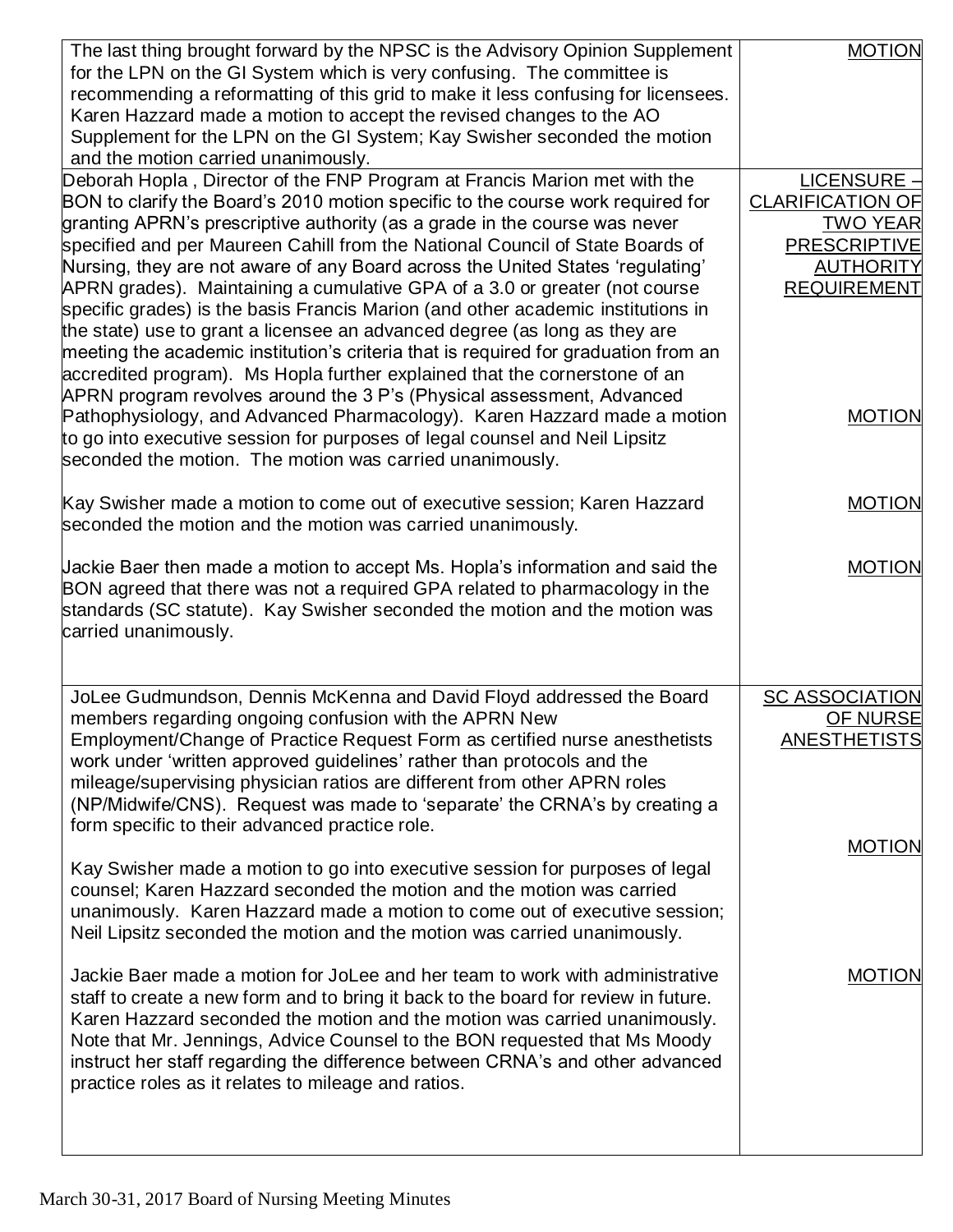| Sam McNutt noted at the March 1 <sup>st</sup> Nominations Committee meeting, Rhonda<br>Broom, Landace Woods and Christine Rateb be approved as expert reviewers.<br>Since Ms Watson also needed another APRN, Mr. McNutt approved Deborah<br>Greenlaw who currently sits on the Advanced Practice Committee.                                                                                                                                                                                                                                                                                                                                                                                                                                        | PRESIDENT'S<br>REPORT -<br><b>NOMINATIONS</b><br><b>COMMITTEE</b>                                                     |
|-----------------------------------------------------------------------------------------------------------------------------------------------------------------------------------------------------------------------------------------------------------------------------------------------------------------------------------------------------------------------------------------------------------------------------------------------------------------------------------------------------------------------------------------------------------------------------------------------------------------------------------------------------------------------------------------------------------------------------------------------------|-----------------------------------------------------------------------------------------------------------------------|
| Kay Swisher made a motion to approve the Nominations Committee's<br>recommendations as well as the addition of Ms. Greenlaw to the list of expert<br>reviewers for BON cases; Karen Hazzard seconded the motion and the motion<br>was carried unanimously.                                                                                                                                                                                                                                                                                                                                                                                                                                                                                          | <b>MOTION</b>                                                                                                         |
| Sonya Erhardt is not here today, but I would like to recognize her for earning the<br>2017 Exemplary Recent Graduate Award - MUSC College of Nursing Alumni<br>Association; I would also like to take this opportunity to recognize and thank our<br>IRC and Panel Hearing members; note that Dr. Harris is stepping down as a<br>panel hearing member.                                                                                                                                                                                                                                                                                                                                                                                             | PRESIDENT'S<br>REPORT -<br><b>RECOGNITION</b>                                                                         |
| Brief discussion on the NCSBN Mid-Year Meeting; majority of the time was<br>spent on the status of eNLC legislation and 'next steps' once 26 states enact<br>this legislation (refer to the HIVE on Passport for further information). Lots of<br>good presentations around the future of regulation; and the continued use of<br>simulation in academic programs. Presentation on future NCLEX changes<br>which will radically change how we train nurses; the exam will more effectively<br>measure clinical decision-making which has been difficult to measure in the<br>past.                                                                                                                                                                  | MID-YEAR<br><b>MEETING</b>                                                                                            |
| Statement of Economic Interest filing is due today, by noon! Resource<br>information was provided to the Board members at the January meeting and<br>additional emails were sent to all Board members as a reminder.                                                                                                                                                                                                                                                                                                                                                                                                                                                                                                                                | <b>ADMINISTRATOR'S</b><br><b>REPORT</b><br><b>STATEMENT OF</b><br><b>ECONOMIC</b><br><b>INTEREST</b>                  |
| Carol presented an updated policy and nomination form for panel hearing<br>reviewers, investigative review committee (IRC) members and expert case<br>reviewers. Karen Hazzard made a motion to adopt the policy and nomination<br>form as presented. Neil Lipsitz seconded the motion; the motion was carried<br>with one 'nay' (Ms. Baer) for using this process for expert case reviewers. And<br>Ms. Murphy clarified after the motion that the Office of Disciplinary Counsel need<br>expert reviewers with the following backgrounds: CRNA's, Emergency,<br>Geriatrics, Surgery, Internal Medicine, Family Practice and Women's Health.                                                                                                       | <b>PANEL HEARING</b><br><b>REVIEWERS, IRC</b><br>MEMBERS,<br><b>EXPERT CASE</b><br><b>REVIEWERS-</b><br><b>MOTION</b> |
| Carol then asked the Board members to clarify on licensure appearances how<br>staff process licensees when they are requested to follow up with RPP.<br>Currently, the staff do not always have affirmation that a licensee has made<br>contact with RPP prior to a license being issued. Mr. Jennings noted that this<br>could be 'fixed' with orders/motions made by the Board going forward. Karen<br>Hazzard made a motion that the members of the Board will be specific in<br>providing clarification on the enrollment date of RPP (when appropriate) with<br>motions made going forward so that Board staff will not potentially license a<br>hurse 'prematurely'. Neil Lipsitz seconded the motion; the motion was carried<br>unanimously. | <b>CLARIFICATION</b><br><b>LICENSURE</b><br><b>REQUIRING RPP</b><br><b>ENROLLMENT</b><br><b>MOTION</b>                |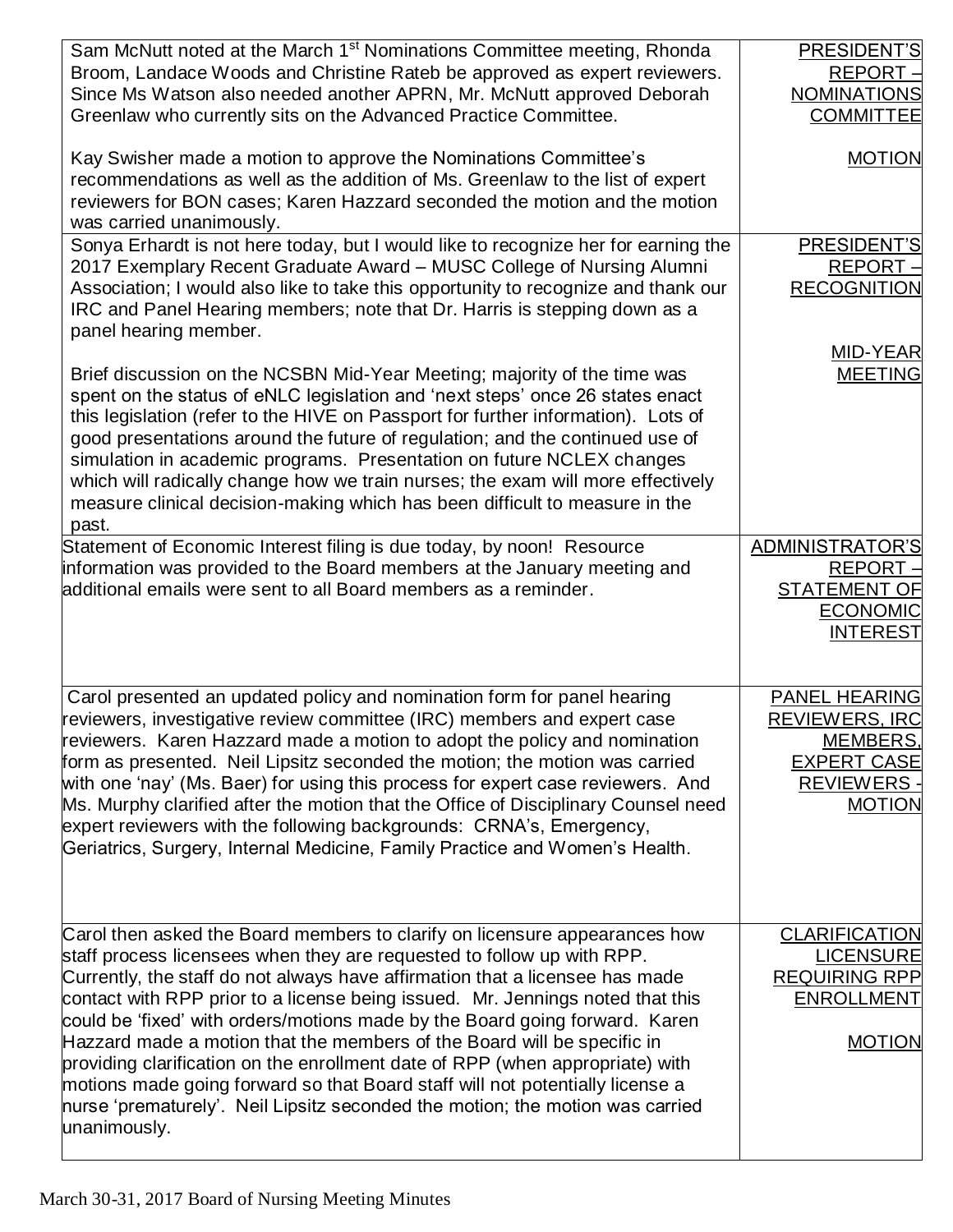| Carol asked Board members to 'volunteer' to review the Disciplinary Sanctions<br>Guidelines Matrix as it has not been reviewed in $2 - 3$ years; Mr. Jennings<br>reminded Carol to include Advice Counsel, OIE and ODCand encouraged Neil<br>(as the BON's public member) to participate. Kay Swisher, Jackie Baer and Neil<br>Lipsitz agreed to represent the Board and Carol will arrange a follow up meeting<br>(ideally prior to the May Board meeting) to review this document.                                                                                                                                                                                                                                                                                                                                                                                                                                                                                                                                                                                                                                                                | <b>DISCIPLINARY</b><br><b>SANCTIONS</b><br><b>GUIDELINE</b><br><b>MATRIX</b>                                                                                                 |
|-----------------------------------------------------------------------------------------------------------------------------------------------------------------------------------------------------------------------------------------------------------------------------------------------------------------------------------------------------------------------------------------------------------------------------------------------------------------------------------------------------------------------------------------------------------------------------------------------------------------------------------------------------------------------------------------------------------------------------------------------------------------------------------------------------------------------------------------------------------------------------------------------------------------------------------------------------------------------------------------------------------------------------------------------------------------------------------------------------------------------------------------------------|------------------------------------------------------------------------------------------------------------------------------------------------------------------------------|
| Carol requested that the BON Administrator be given permission to travel to the<br>NCSBN EO Orientation Class April 17 - 19 and if timing permits, to the EO<br>Summit in June 2017. Neil Lipsitz made a motion to approve; Jackie Baer<br>seconded the motion and the motion was carried unanimously.                                                                                                                                                                                                                                                                                                                                                                                                                                                                                                                                                                                                                                                                                                                                                                                                                                              | <b>EO ORIENTATION</b><br><b>AND EO SUMMIT</b><br>(NCSBN)<br><b>MOTION</b>                                                                                                    |
| Carol brought forth concerns regarding the Board's current competency<br>requirement criteria as ACLS and PALS are listed as being acceptable. Note<br>that our partnership with CE Broker brought this to our attention as other states<br>have not recognized these courses as a measure of competency. Ms. Murphy<br>presented an amended document for the Board members to review. Karen<br>Hazzard made a motion to accept this document as presented; Neil Lipsitz<br>seconded the motion and the motion was carried unanimously.<br>Ms. Murphy brought forth the guidelines/policy for Approval of Non-Routine<br>Licensure Applications for the Board to review as it had not been reviewed since<br>2011. Neil Lipsitz made a motion to keep the policy as written; Karen Hazzard<br>seconded the motion and the motion was carried unanimously. Note that Mr.<br>Jennings requested that Board staff upload these policies in Board meeting<br>materials going forward. Ms. Murphy noted that Chapter 91, Chapter 33 and the<br>three Board policies should all be there for reference and will ensure they are<br>present going forward. | <b>COMPETENCY</b><br><b>REQUIREMENT</b><br><b>CRITERIA</b><br><b>MOTION</b><br><b>APPROVAL OF</b><br>NON-ROUTINE<br><b>LICENSURE</b><br><b>APPLICATIONS</b><br><b>MOTION</b> |
| Senator Stephen Goldfinch, Esquire requested an appearance before the Board<br>regarding a licensee in his congressional district seeking licensure endorsement<br>from Maryland and her ability to meet the English Proficiency requirement in<br>SC. Karen Hazzard made a motion to go into executive session; Kay Swisher<br>seconded the motion and the motion was carried unanimously.                                                                                                                                                                                                                                                                                                                                                                                                                                                                                                                                                                                                                                                                                                                                                         | ENDORSEMENT<br><b>ENGLISH</b><br><b>PROFICIENCY</b><br><b>REQUIREMENT</b><br><b>MOTION</b>                                                                                   |
| Neil Lipsitz made a motion to come out of executive session; Karen Hazzard<br>seconded the motion and the motion was carried unanimously. Jackie Baer<br>then made a motion for Carol Moody, Board Administrator to allow the licensee<br>to receive a temporary license for 60 days; Neil Lipsitz seconded the motion<br>and the motion was carried unanimously.                                                                                                                                                                                                                                                                                                                                                                                                                                                                                                                                                                                                                                                                                                                                                                                   | <b>MOTION</b>                                                                                                                                                                |
| Respondents appeared before the Board. The Board reviewed Memoranda of<br>Agreement (MOA) stipulating violations of the Nurse Practice Act to determine<br>disciplinary actions and reviewed recommendations from panel hearings. The<br>Board also reviewed respondent requests for modifications to consent<br>agreements or orders.                                                                                                                                                                                                                                                                                                                                                                                                                                                                                                                                                                                                                                                                                                                                                                                                              | <b>HEARINGS</b><br><b>DISCIPLINE</b><br>(CONFIDENTIAL)                                                                                                                       |
| In Case #2012-254 a Final Order Hearing was held previously.<br>A motion was made by Neil Lipsitz to go into executive session for the purpose of<br>receiving legal counsel. Karen Hazzard seconded the motion. The motion carried<br>unanimously.                                                                                                                                                                                                                                                                                                                                                                                                                                                                                                                                                                                                                                                                                                                                                                                                                                                                                                 | <b>MOTION</b>                                                                                                                                                                |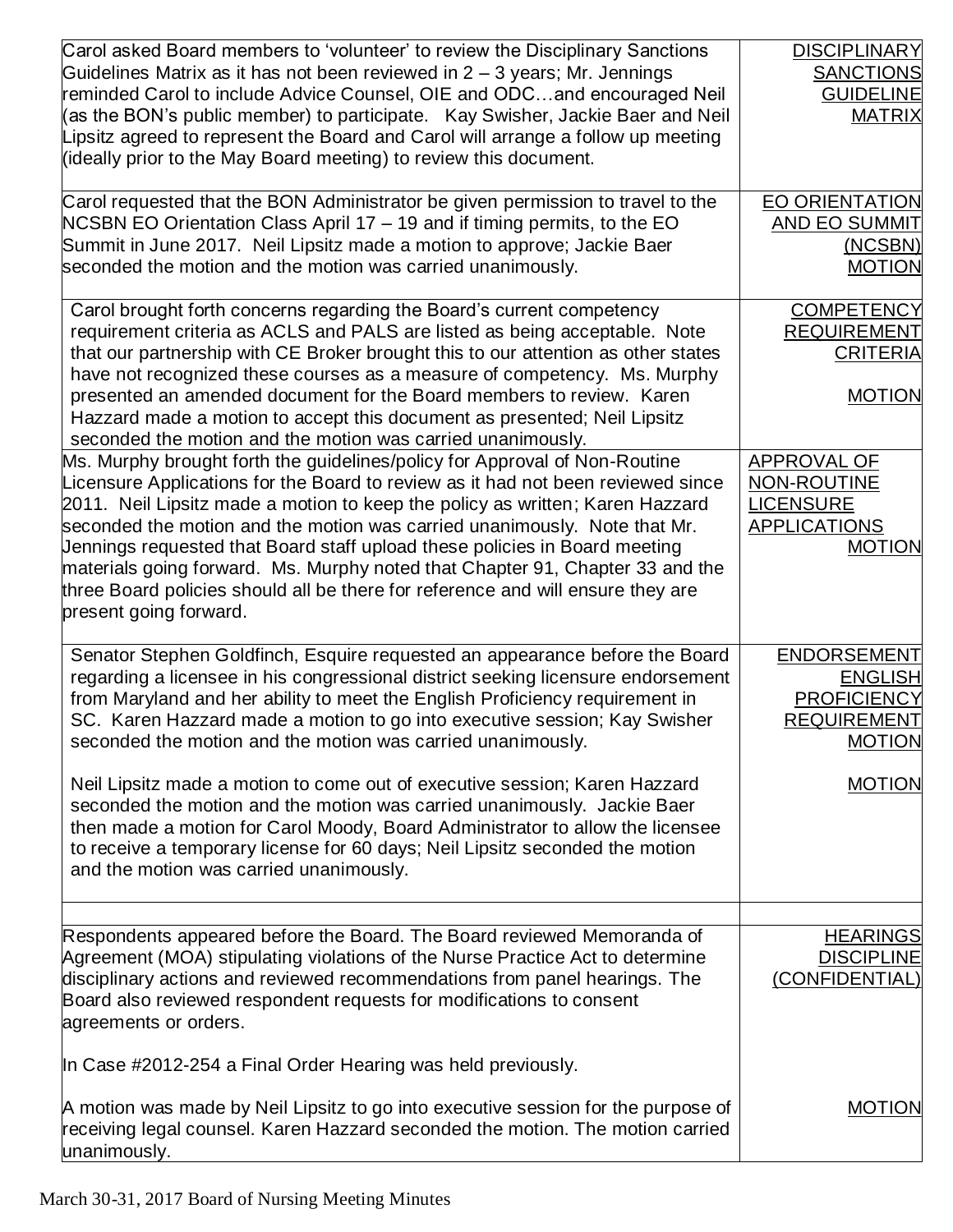| In Case #2012-491, Kay Swisher made a motion to accept the panel's<br>recommendations and Neil Lipsitz seconded the motion. The motion was carried<br>unanimously.                                                                                                                                                                                                                       | <b>MOTION</b> |
|------------------------------------------------------------------------------------------------------------------------------------------------------------------------------------------------------------------------------------------------------------------------------------------------------------------------------------------------------------------------------------------|---------------|
| A motion was made by Neil Lipsitz to leave executive session. Kay Swisher<br>seconded the motion. The motion carried unanimously. Karen Hazzard made a<br>motion to modify the order to allow supervision by an APRN or MD or certified as<br>a CRNA and deny other requests for modification. Kay Swisher seconded the<br>motion and the motion was carried unanimously.                | <b>MOTION</b> |
| A motion was made by Kay Swisher to go into executive session for the purpose<br>of receiving legal counsel. Neil Lipsitz seconded the motion. The motion carried<br>unanimously.                                                                                                                                                                                                        | <b>MOTION</b> |
| In Case #2017-137, a Final Order Hearing was held previously.                                                                                                                                                                                                                                                                                                                            |               |
| In Case #2015-522, a Final Order Hearing was held previously.<br>In Case #2015-522, a motion was made by Jackie Baer to accept the panel<br>recommendations. Neil Lipsitz seconded the motion. The motion was carried<br>unanimously.                                                                                                                                                    | <b>MOTION</b> |
| session; Neil Lipsitz seconded the motion and the motion was carried<br>unanimously. Kay Swisher made a motion to come out of executive session;<br>Neil Lipsitz seconded the motion and the motion was carried unanimously.<br>Karen Hazzard made a motion to accept the panel hearing recommendation as<br>presented. Kay Swisher seconded the motion. The motion carried unanimously. | <b>MOTION</b> |
| In Case #2014-328, a Final Order Hearing was held previously.<br>In Case #2014-328, a motion was made by Karen Hazzard to go into executive                                                                                                                                                                                                                                              |               |
| In Case #2012-413, a motion was made by Karen Hazzard to accept the panel<br>hearing recommendation as presented. Neil Lipsitz seconded the motion. The<br>motion carried unanimously.                                                                                                                                                                                                   | <b>MOTION</b> |
| In Case #2012-413, a Final Order Hearing was held previously.                                                                                                                                                                                                                                                                                                                            |               |
| In Case #2014-285/2015-377, a motion was made by Kay Swisher to accept the<br>panel hearing recommendation as presented. Karen Hazzard seconded the<br>motion. The motion carried unanimously.                                                                                                                                                                                           | <b>MOTION</b> |
| In Case #2014-285/2015-377, a Final Order Hearing was held previously.                                                                                                                                                                                                                                                                                                                   |               |
| In Case #2012-254, a motion was made by Karen Hazzard to accept the Final<br>Order Hearing panel recommendations, deny the motion for a public to private<br>reprimand and to deny the motion for dismissal. Neil Lipsitz seconded the<br>motion. The motion carried unanimously.                                                                                                        | <b>MOTION</b> |
| A motion was made by Neil Lipsitz to leave executive session. Kay Swisher<br>seconded the motion. The motion carried unanimously.                                                                                                                                                                                                                                                        | <b>MOTION</b> |
|                                                                                                                                                                                                                                                                                                                                                                                          |               |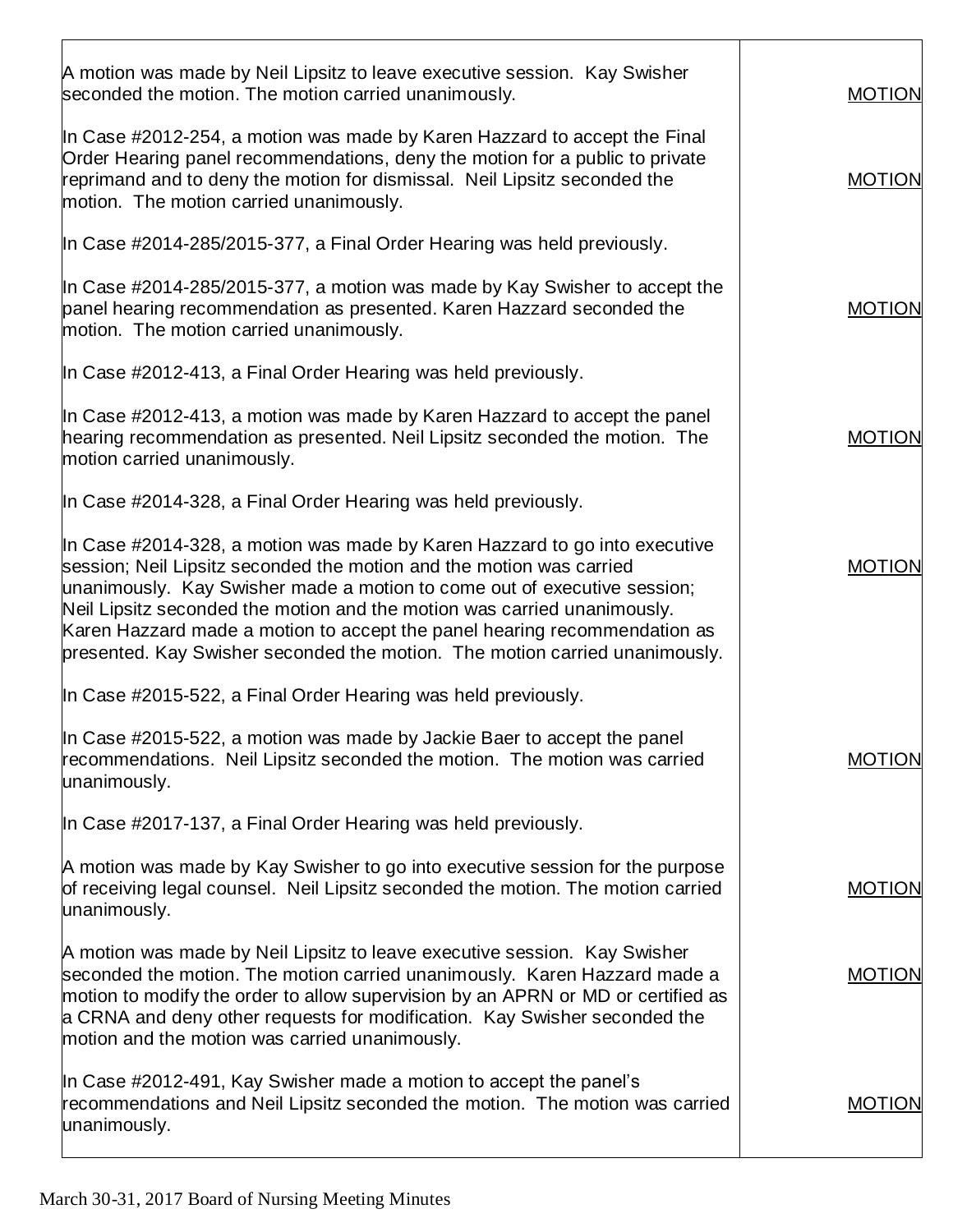| In Case #2014-558, Karen Hazzard made a motion to accept the panel hearing's<br>recommendations and Neil Lipsitz seconded the motion. The motion was carried<br>unanimously.                                                                                                                                                                                                                                                                                                                                                                                                                                                                                                                                                                        |                                                 |
|-----------------------------------------------------------------------------------------------------------------------------------------------------------------------------------------------------------------------------------------------------------------------------------------------------------------------------------------------------------------------------------------------------------------------------------------------------------------------------------------------------------------------------------------------------------------------------------------------------------------------------------------------------------------------------------------------------------------------------------------------------|-------------------------------------------------|
| In Case #2011-136/2010-510, a motion was made by Kay Swisher to go into<br>executive session for the purpose of legal counsel; Karen Hazard seconded the<br>motion and the motion was carried unanimously. Karen Hazzard made a motion<br>to come out of executive session; Neil Lipsitz seconded the motion and the<br>motion was carried unanimously. Kay Swisher then made a motion to defer any<br>action on the application until the documentation of a psychological evaluation<br>can be obtained and defer any actions on the MOA until that has been done and<br>to return to the BON once complete. Karen Hazzard seconded the motion and<br>prior to vote, RPP requested to speak to the Board. Ms Swisher then withdrew<br>her motion. | <b>MOTION</b><br><b>MOTION</b><br><b>MOTION</b> |
|                                                                                                                                                                                                                                                                                                                                                                                                                                                                                                                                                                                                                                                                                                                                                     |                                                 |
| Kay Swisher made a motion to go into executive session for purposes of legal<br>counsel; Karen Hazzard seconded the motion and the motion was carried<br>unanimously. Kay Swisher then made a motion to come out of executive<br>session; Neil Lipsitz seconded the motion and the motion was carried<br>unanimously.                                                                                                                                                                                                                                                                                                                                                                                                                               | <b>MOTION</b>                                   |
| Karen Hazzard made a motion to adopt the MOA, dismiss the allegations<br>contained in paragraphs B, C, and D on page 3 of the MOA. Regarding<br>paragraphs 4, 5 and 6, the BON requires compliance with RPP and successful<br>completion of the refresher class with issuance of a temporary license when<br>didactic portion of the requirement is completed, with the clinical completion to<br>be done within one year from effective date of order and to return to the BON for<br>consideration of permanent licensure. Neil Lipsitz seconded the motion and the<br>motion was carried unanimously.                                                                                                                                            | <b>MOTION</b>                                   |
| In Case # 2014-220, Karen Hazzard made a motion to accept the panel<br>hearing's recommendations; Jackie Baer seconded the motion and the motion<br>was carried unanimously.                                                                                                                                                                                                                                                                                                                                                                                                                                                                                                                                                                        | <b>MOTION</b>                                   |
| In Case #2015-502, a motion was made by Kay Swisher to accept the panel<br>hearing's recommendations; Neil Lipsitz seconded the motion and the motion<br>was carried unanimously.<br>In Case #2014-259, a panel hearing was held previously.<br>In Case #2014-259, a motion was made by Karen Hazzard to adopt the hearing                                                                                                                                                                                                                                                                                                                                                                                                                          | <b>MOTION</b>                                   |
| panel's recommendations. The motion was seconded by Kay Swisher and Neil<br>Lipsitz. The motion carried unanimously.                                                                                                                                                                                                                                                                                                                                                                                                                                                                                                                                                                                                                                | <b>MOTION</b>                                   |
| In Case # 2014-425, a panel hearing was held previously.                                                                                                                                                                                                                                                                                                                                                                                                                                                                                                                                                                                                                                                                                            |                                                 |
| In Case #2014-425, a motion was made by Karen Hazzard to accept the panel's<br>recommendations. The motion was seconded by Neil Lipsitz. The motion<br>carried unanimously.                                                                                                                                                                                                                                                                                                                                                                                                                                                                                                                                                                         | <b>MOTION</b>                                   |
| In Case #2017-103, Kay Swisher made a motion to go into executive session for<br>purposes of legal counsel; Karen Hazzard seconded the motion and discussion                                                                                                                                                                                                                                                                                                                                                                                                                                                                                                                                                                                        | <b>MOTION</b>                                   |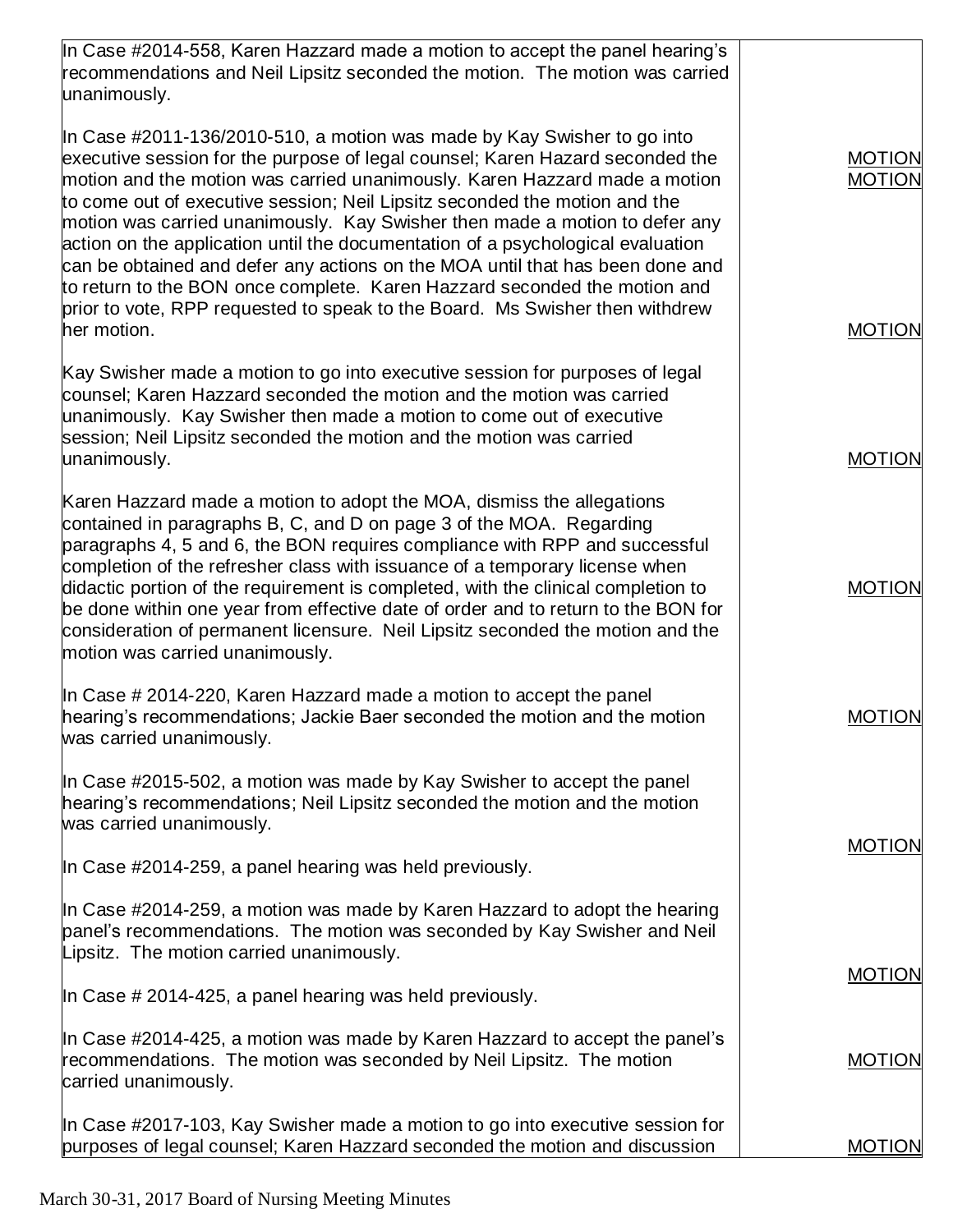| ensued resulting in Ms Swisher withdrawing her motion. Mr. McNutt then asked<br>for a motion and Kay Swisher made a motion to go into executive session; Karen<br>Hazzard seconded the motion and the motion was carried unanimously. Neil<br>Lipsitz made a motion to come out of executive session; Karen Hazzard<br>seconded the motion and the motion was carried unanimously.                                                                                                                                                                                                                                          |                                    |
|-----------------------------------------------------------------------------------------------------------------------------------------------------------------------------------------------------------------------------------------------------------------------------------------------------------------------------------------------------------------------------------------------------------------------------------------------------------------------------------------------------------------------------------------------------------------------------------------------------------------------------|------------------------------------|
| Kay Swisher then made a motion to amend the consent agreement by striking<br>the arrest by SC DHEC for theft of a controlled substance. Neil Lipsitz seconded<br>the motion and the motion carried unanimously.                                                                                                                                                                                                                                                                                                                                                                                                             | <b>MOTION</b>                      |
| In Case #2017-136, a motion was made by Karen Hazzard to go into executive<br>session for the purpose of legal counsel; Neil Lipsitz seconded the motion. The<br>motion carried unanimously. Kay Swisher made a motion to come out of<br>executive session; Neil Lipsitz seconded the motion and the motion was carried<br>unanimously. Neil Lipsitz then made a motion to deny the request; and further<br>stated by June 26 <sup>th</sup> , it's going to be at your employer's discretion and hopefully<br>they will work with you before then. Karen Hazzard seconded the motion and<br>the motion carried unanimously. | <b>MOTION</b>                      |
|                                                                                                                                                                                                                                                                                                                                                                                                                                                                                                                                                                                                                             | <b>MOTION</b>                      |
| A motion was made by Neil Lipsitz to adjourn the meeting at 4:20 p.m. Jackie<br>Baer seconded the motion. The motion carried unanimously.                                                                                                                                                                                                                                                                                                                                                                                                                                                                                   | <b>MOTION TO</b><br><b>ADJOURN</b> |
| Friday, March 31, 2017<br>Mr. McNutt called the meeting to order at 8:28 a.m. Kay Swisher made a motion<br>to excuse Jan Burdette and Eric Sellers; Karen Hazzard seconded the motion<br>and the motion was carried unanimously.                                                                                                                                                                                                                                                                                                                                                                                            |                                    |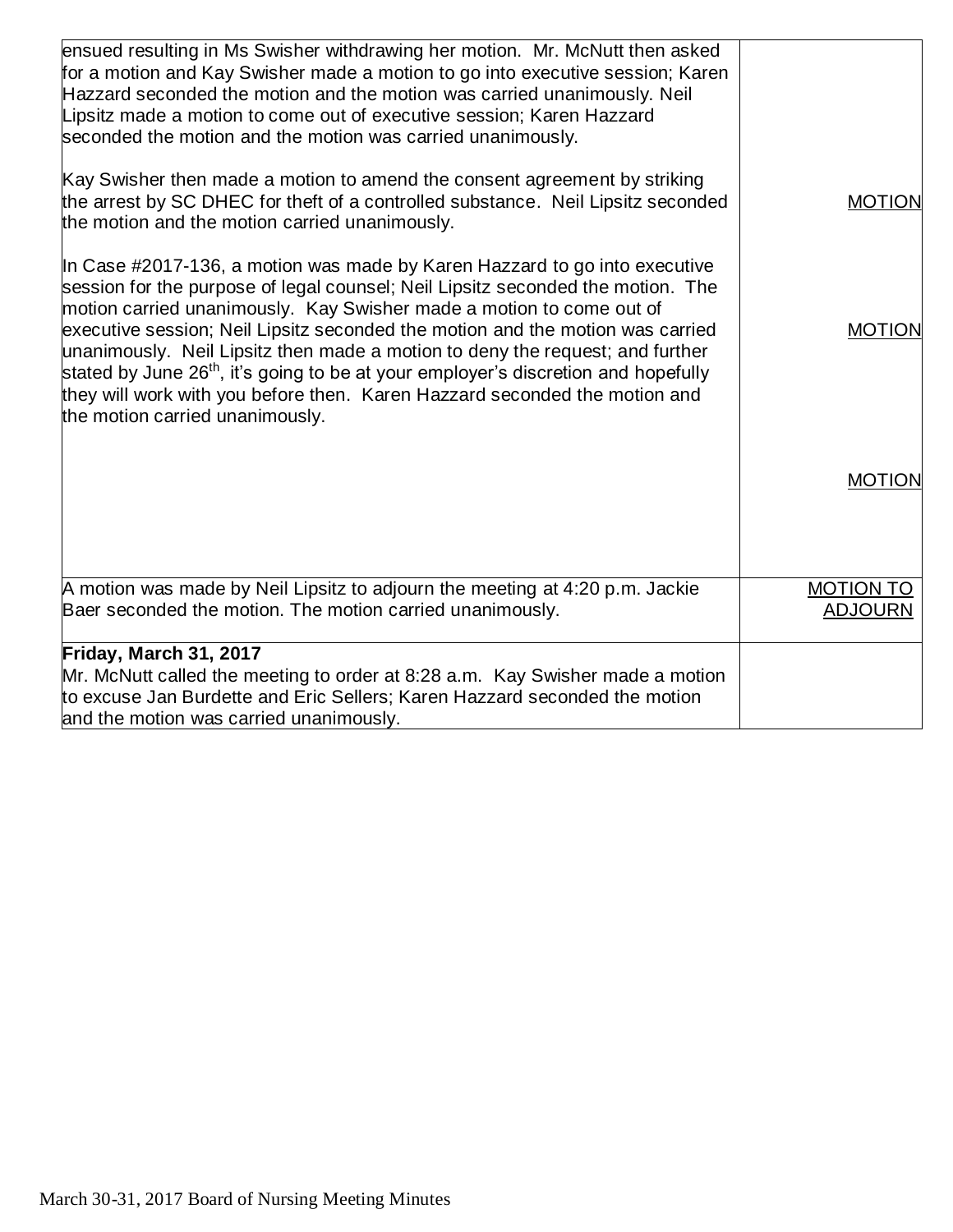| Applicants for licensure appeared before the Board. The Board reviewed<br>RN/LPN examination, endorsement, and reinstatement application matters. The<br>Board also reviewed a modification request and one hearing/discipline case was<br>carried over from Thursday's agenda.                                                                                                             | <b>APPLICATION</b><br>APPEARANCES<br>(CONFIDENTIAL) |
|---------------------------------------------------------------------------------------------------------------------------------------------------------------------------------------------------------------------------------------------------------------------------------------------------------------------------------------------------------------------------------------------|-----------------------------------------------------|
| An applicant for RN licensure by endorsement appeared before the Board. Kay<br>Swisher made a motion to go into executive session for purposes of legal<br>counsel; Neil Lipsitz seconded the motion and the motion was carried<br>unanimously. Karen Hazzard made a motion to come out of executive session;<br>Neil Lipsitz seconded the motion and the motion was carried unanimously.   | <b>MOTION</b>                                       |
| A motion was made by Kay Swisher to approve the application with continuance<br>of RPP. The motion was seconded by Karen Hazzard. The motion carried<br>unanimously.                                                                                                                                                                                                                        | <b>MOTION</b>                                       |
| An applicant for RN licensure by endorsement came before the BON; Kay<br>Swisher made a motion to approve the application with no restrictions and Karen<br>Hazzard seconded the motion; the motion carried unanimously.                                                                                                                                                                    | <b>MOTION</b>                                       |
| An applicant for RN licensure by endorsement appeared before the Board. Neil<br>Lipsitz made a motion to go into executive session for purposes of legal<br>counsel; Karen Hazzard seconded the motion and the motion was carried<br>unanimously. Kay Swisher made a motion to come out of executive session<br>and Sonya Ehrhardt seconded the motion; the motion was carried unanimously. | <b>MOTION</b>                                       |
| Karen Hazzard then made a motion to grant RN licensure by endorsement and<br>to require an evaluation by RPP completed within 30 days from today's date.<br>Sonya Ehrhardt seconded the motion and the motion was carried unanimously.                                                                                                                                                      | <b>MOTION</b>                                       |
| An applicant for LPN licensure by endorsement came before the Board. Karen<br>Hazzard made a motion to grant an LPN license by endorsement; Sonya<br>Ehrhardt seconded the motion and the motion was carried unanimously.                                                                                                                                                                   |                                                     |
| An applicant for LPN licensure by examination appeared before the Board.<br>Karen Hazzard made a motion to grant; Neil Lipsitz seconded the motion and the<br>motion was carried unanimously.                                                                                                                                                                                               | <b>MOTION</b>                                       |
| An applicant for licensure as an advanced practice registered nurse appeared<br>before the Board. Kay Swisher made a motion to grant an application with<br>continuation in RPP. Karen Hazzard and Neil Lipsitz seconded the motion; the<br>motion was carried unanimously.                                                                                                                 | <b>MOTION</b>                                       |
| Jackie Baer exits from proceedings for the remainder of the meeting                                                                                                                                                                                                                                                                                                                         |                                                     |
| An applicant for RN Reinstatement came before the Board. Karen Hazzard<br>made a motion to go into executive session for the purpose of legal counsel; Neil<br>Lipsitz seconded the motion and the motion was carried unanimously. Neil<br>Lipsitz made a motion to come out of executive session; Sonya Ehrhardt<br>seconded the motion and the motion was carried unanimously.            | <b>MOTION</b>                                       |
|                                                                                                                                                                                                                                                                                                                                                                                             |                                                     |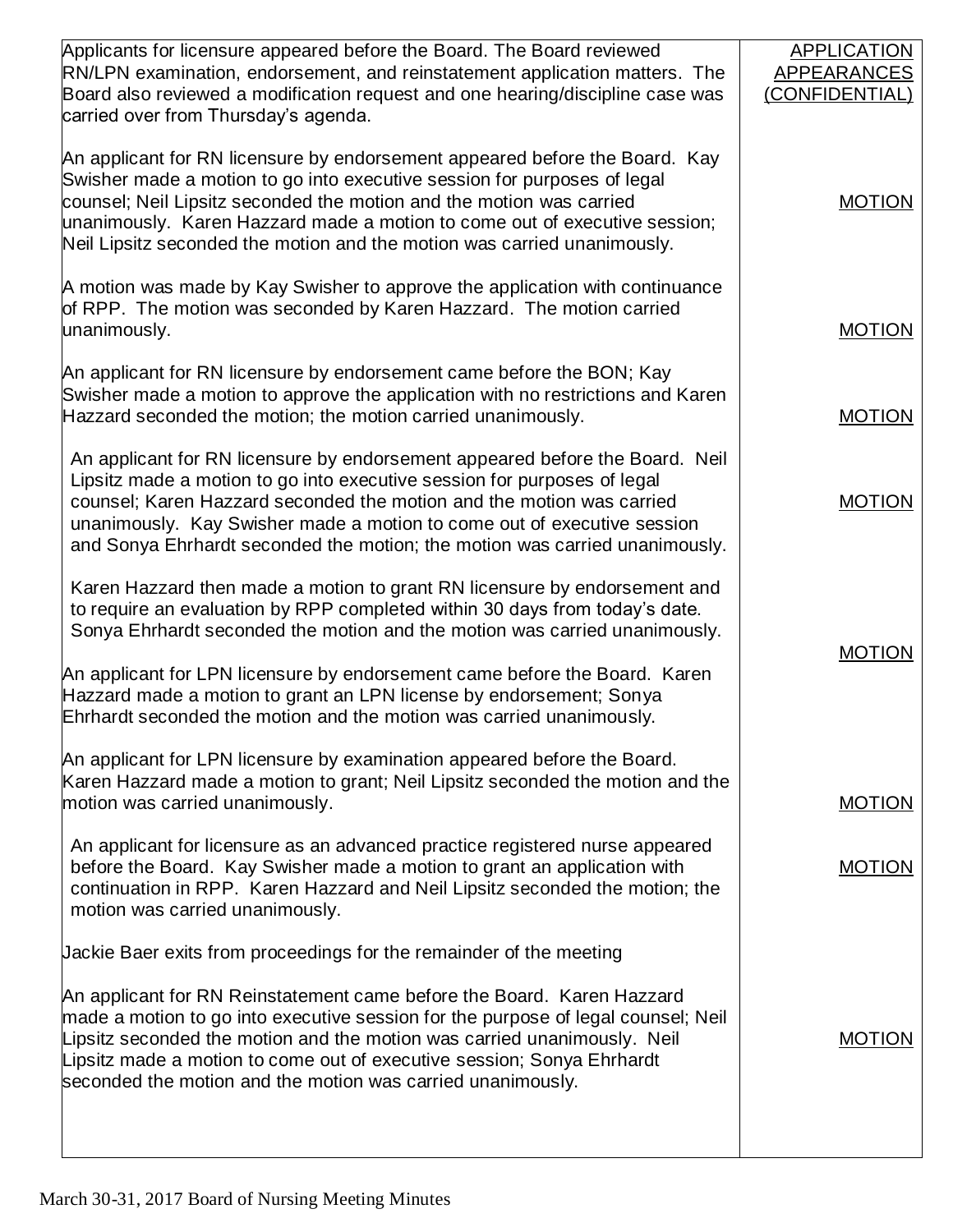| Karen Hazzard made a motion to decline the application for reinstatement<br>pending evaluation (fitness to practice by a Board approved psychiatrist); Sonya<br>Ehrhardt seconded the motion and the motion was carried unanimously.                                                                                                                                                                                                                                                                                                                                               | <b>MOTION</b>                      |
|------------------------------------------------------------------------------------------------------------------------------------------------------------------------------------------------------------------------------------------------------------------------------------------------------------------------------------------------------------------------------------------------------------------------------------------------------------------------------------------------------------------------------------------------------------------------------------|------------------------------------|
| An applicant for RN Reinstatement appeared before the Board. A motion was<br>made by Neil Lipsitz to go into executive session for the purpose of receiving<br>legal counsel. Karen Hazzard seconded the motion. The motion carried                                                                                                                                                                                                                                                                                                                                                |                                    |
| unanimously.                                                                                                                                                                                                                                                                                                                                                                                                                                                                                                                                                                       | <b>MOTION</b>                      |
| A motion was made by Kay Swisher to leave executive session. Neil Lipsitz<br>seconded the motion. The motion carried unanimously. No official actions were<br>taken during executive session.                                                                                                                                                                                                                                                                                                                                                                                      | <b>MOTION</b>                      |
| A motion was made by Karen Hazzard to grant reinstatement of licensure; Neil<br>Lipsitz seconded the motion. The motion carried unanimously.                                                                                                                                                                                                                                                                                                                                                                                                                                       | <b>MOTION</b>                      |
| An applicant for licensure as a registered nurse by disciplined reinstatement<br>appeared before the Board.                                                                                                                                                                                                                                                                                                                                                                                                                                                                        |                                    |
| A motion was made by Karen Hazzard to grant reinstatement of licensure. Eric<br>Sellers seconded the motion. The motion carried unanimously.                                                                                                                                                                                                                                                                                                                                                                                                                                       | <b>MOTION</b>                      |
| An applicant for licensure as a registered nurse by disciplined reinstatement<br>appeared before the Board.                                                                                                                                                                                                                                                                                                                                                                                                                                                                        |                                    |
| A motion was made by Karen Hazzard for the applicant to return to the next<br>State Board of Nursing meeting with the requested documentation from<br>applicant's psychiatrist fit for duty evaluation. The motion was seconded by Neil<br>Lipsitz. The motion carried unanimously.                                                                                                                                                                                                                                                                                                | <b>MOTION</b>                      |
| An applicant seeking modification for worksite approval appeared before the<br>Board. Karen Hazzard made a motion to decline the request for modification for<br>worksite approval based on discussion and then amended her motion to further<br>include that once documentation is secured by the licensee (and submitted to<br>the BON staff) stipulating that a physician working in the practice on a daily basis<br>would agree to supervise her (that would meet the intent of the original order).<br>Neil Lipsitz seconded the motion; the motion was carried unanimously. | <b>MOTION</b>                      |
| In Case #2014-104, Karen Hazzard made a motion to accept the final order<br>hearing panel recommendations; Neil Lipsitz seconded the motion and the<br>motion was carried unanimously.                                                                                                                                                                                                                                                                                                                                                                                             |                                    |
| A motion was made by Karen Hazzard to recess for the Nominations Committee<br>to meet; Kay Swisher and Neil Lipsitz seconded the motion and the motion was<br>carried unanimously. Karen Hazzard then made a motion to come out of recess;<br>Kay Swisher seconded the motion and the motion was carried unanimously.                                                                                                                                                                                                                                                              | <b>MOTION</b>                      |
| A motion was made by Neil Lipsitz to adjourn the meeting on March 31, 2017 at<br>12:05 p.m. Sonya Ehrhardtm seconded the motion. The motion carried<br>unanimously.                                                                                                                                                                                                                                                                                                                                                                                                                | <b>MOTION TO</b><br><b>ADJOURN</b> |